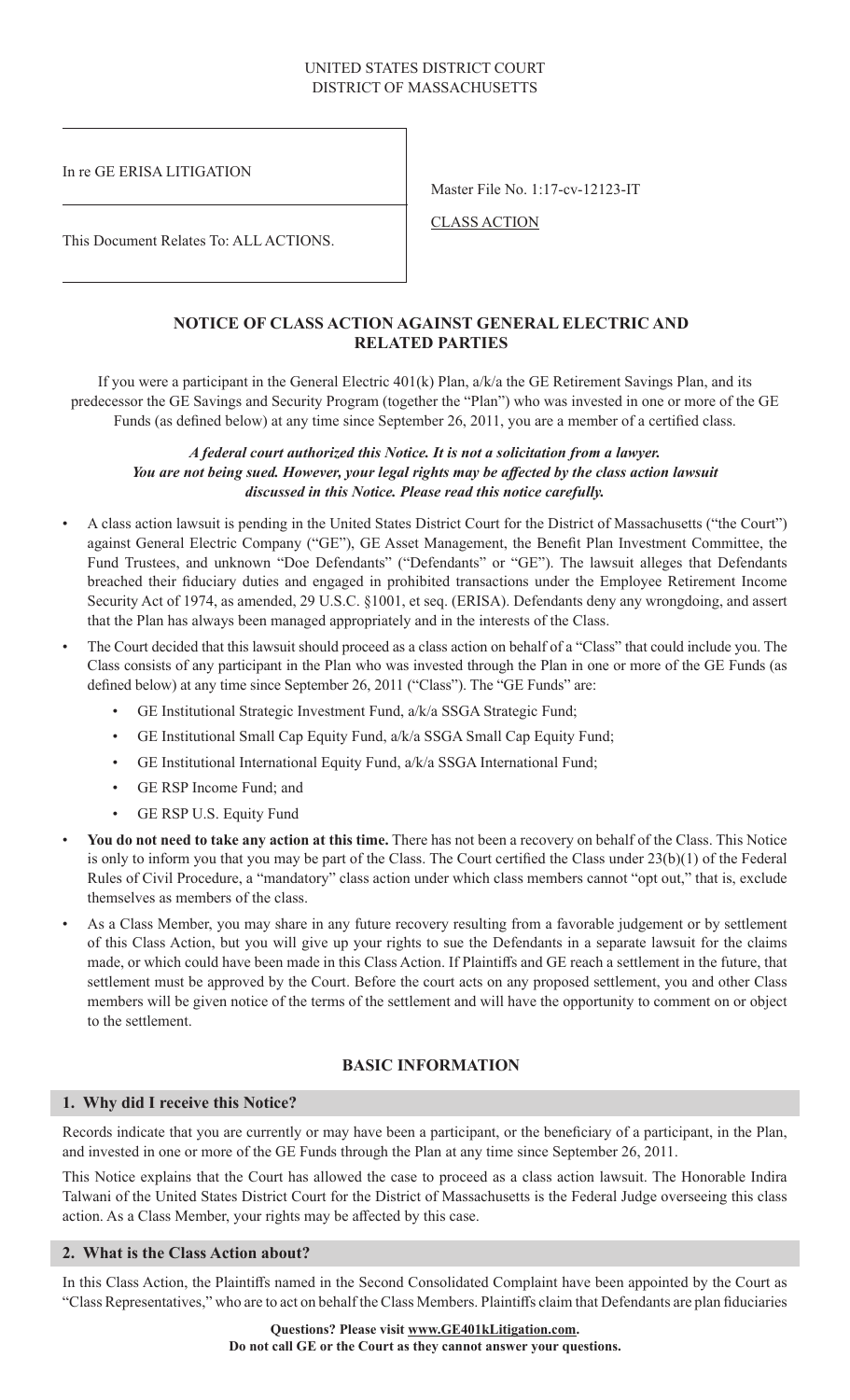and failed to fulfill their fiduciary duties by offering as Plan investments the poorly performing GE Funds, and did so not in the best interests of the Class members, but to benefit GE. Specifically, Plaintiffs allege that GE failed to monitor the Plan's investment options and remove poorly performing options that were managed and sponsored by GE's whollyowned subsidiary, GE Asset Management ("GEAM"). In that regard, Plaintiffs allege that Defendants, as fiduciaries of the Plan, breached their duties of loyalty and prudence in violation of sections 404(a)(1)(A) and (B) of ERISA, and engaged in prohibited transactions in violation of section 406 of ERISA. Defendants deny all claims and assert that they have always acted in the best interests of participants and beneficiaries when discharging their obligations with respect to the Plan, including as to the GE Funds. Defendants contend that they provided you and other Plan participants with high quality investment options from which you could select for your retirement savings, and that they appropriately monitored those investments. Defendants maintain that they neither engaged in prohibited transactions, nor breached their fiduciary duties under ERISA.

### **3. What is a class action lawsuit?**

In a class action lawsuit, one or more people called "Plaintiffs" (in this case Kristi Haskins, Laura Scully, Jeff Janak, John Slatner, Chip Knight, Maria LaTorre, Robyn Berger, Brain Sullivan, Frank Magliocca, and Melinda Stubblefield) sue as "Class Representatives" on behalf of themselves and other people who have similar claims. The Plaintiffs and the individuals on whose behalf they have sued are "Class Members," who together constitute a "Class." The entities and persons the Plaintiffs sued—GE, GE Asset Management, the Benefit Plan Investment Committee, the Fund Trustees and Does—are called the Defendants. One court resolves the claims for all Class Members and Defendants.

## **THE CLAIMS IN THE LAWSUIT**

## **4. Who is involved in the Class Action?**

#### The Class is defined as:

All participants in the GE Retirement Savings Plan (f/k/a the General Electric Savings and Security Program) (the "Plan"), from September 26, 2011 to the date of Judgment (the "Class Period"), who were invested in one or more of the "GE Funds"—*i.e.*, the GE Institutional Strategic Investment Fund; the GE Institutional Small Cap Equity Fund; the GE Institutional International Equity Fund; the GE RSP U.S. Equity Fund; and the GE RSP Income Fund.

Excluded from the Class are (a) any individuals named as defendants in the Second Consolidated Amended Complaint, as modified by the October 4, 2018 Notice of Dismissal Without Prejudice of Certain Individual Defendants, the December 13, 2019 Stipulation of Dismissal With Prejudice Of Certain Individual Defendants, and the April 28, 2020 Stipulation of Dismissal Without Prejudice of Jamie Miller, (b) any fiduciaries of the Plan, (c) the officers and directors of GE and GEAM during the Class Period, and members of their immediate families, as well as the heirs, successors, assigns, or legal representatives of any such excluded party.

## **5. What is the current status of the Class Action?**

Plaintiffs and Defendants are currently involved in fact discovery (exchanging relevant information about the case), which is to be completed on or before December 18, 2020. Expert discovery shall commence on January 15, 2021 and continue until August 2, 2021. The dates are subject to change. The Court has not yet set a trial date.

#### **6. What are the Class Representatives asking for?**

The Class Representatives are seeking to recover all losses resulting from the Defendants' alleged breaches of fiduciary duty and other ERISA violations and recover on behalf of the Plan and Class Members any potential losses they sustained as well any profits made by the Defendants, or by the persons and/or entities who knowingly participated in the Defendants' allegedly wrongful actions. In addition, Plaintiffs seek such other equitable or remedial relief as the Court may deem appropriate as well as their reasonable attorneys' fees, costs and expenses. An award of attorneys' fees, costs and expenses may reduce the net recovery of the Class.

#### **7. Is there any money available now?**

No money or benefits are available now because the Court has not yet decided whether the Defendants did anything wrong, and the parties have not settled the case. There is no guarantee that money or benefits ever will be obtained. If there is a recovery, you will receive another notice telling you about your rights in connection with the recovery.

# **WHO IS IN THE CLASS**

#### **8. Am I a Member of the Class?**

You are a member of the Class if you were a participant in the Plan who invested in one or more of the GE Funds through the Plan at any time since September 26, 2011. Please refer to Question 4 above for the precise legal definition of the Class.

You have received this Notice because the Plan's records reflect that you fit the definition outlined above, and therefore you are likely a Class Member in this Class Action. You don't have to do anything to be a member of the Class.